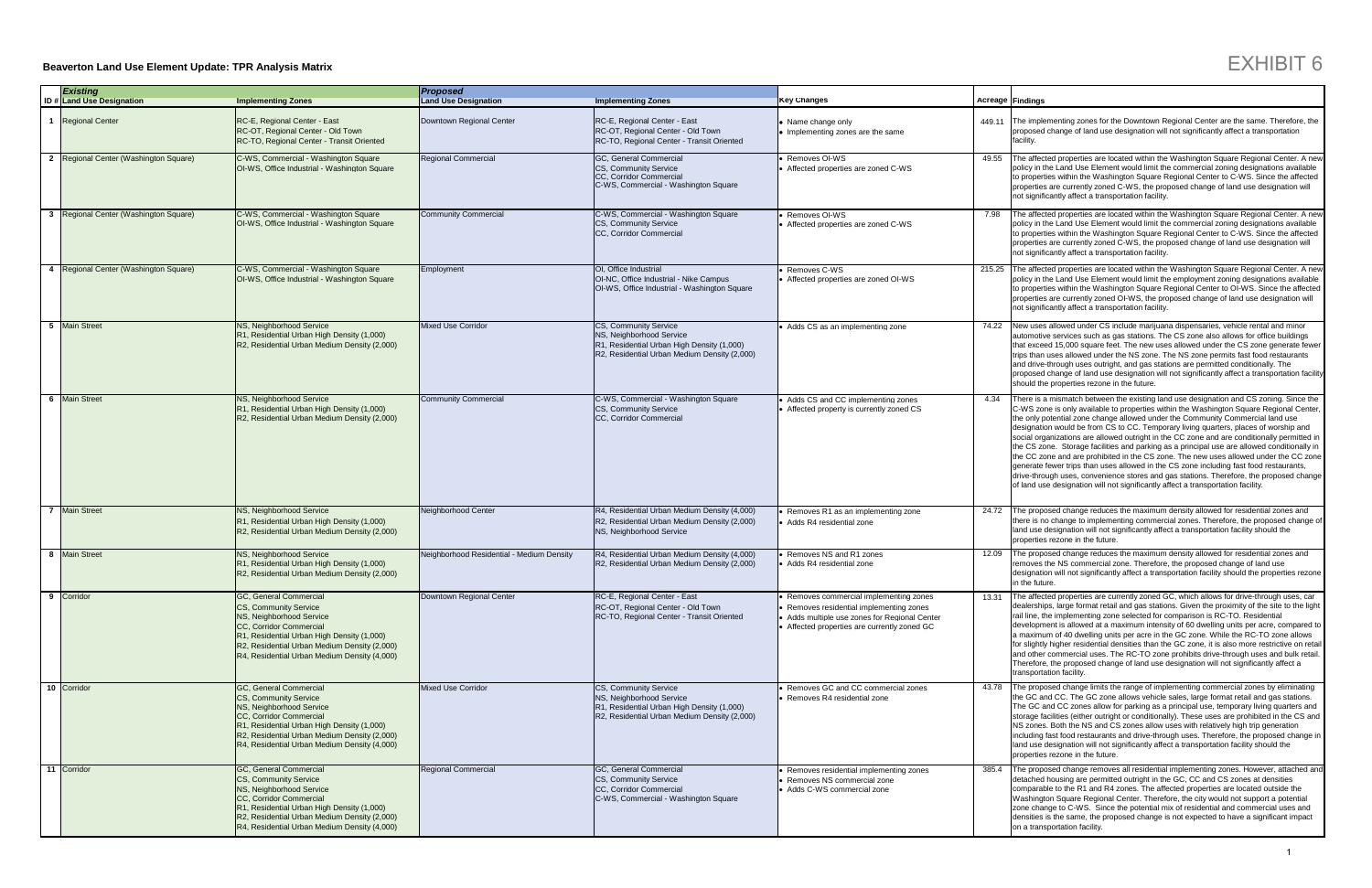The proposed change removes all residential implementing zones. However, attached and detached housing are permitted outright in the CC and CS zones at densities comparable to the R1 and R4 zones. The proposal also removes the GC zone, which allows for vehicle sales and large format retail. The C-WS zone is only available to properties within the Washington Square Regional Center. Since the potential mix of residential and commercial uses is roughly the same, the proposed change is not expected to have a significant impact on a transportation facility.

There is a mismatch between the existing land use designation and zoning. The affected properties are currently zoned CS, which allows for fast food restaurants, drive-through uses and gas stations. Existing development includes multi-tenant office buildings with uses characterized as office and professional services. The OI-NC and OI-WS zones are location specific and not appropriate for the affected property. The appropriate implementing Employment zone is OI. The OI zone prohibits gas stations and retail uses that exceed 30,000 square feet. Since the OI zone is generally more restrictive than the current CS zone on retail and other commercial uses, the proposed change likely reduces the "reasonable worst case" trip potential from a zone change.

| <b>Existing</b> |                                                |                                                                                                                                                                                                                                                      | <b>Proposed</b>                             |                                                                                                                          |                                                                                                                                                                            |        |                                                                                                                             |
|-----------------|------------------------------------------------|------------------------------------------------------------------------------------------------------------------------------------------------------------------------------------------------------------------------------------------------------|---------------------------------------------|--------------------------------------------------------------------------------------------------------------------------|----------------------------------------------------------------------------------------------------------------------------------------------------------------------------|--------|-----------------------------------------------------------------------------------------------------------------------------|
|                 | <b>ID # Land Use Designation</b>               | <b>Implementing Zones</b>                                                                                                                                                                                                                            | <b>Land Use Designation</b>                 | <b>Implementing Zones</b>                                                                                                | <b>Key Changes</b>                                                                                                                                                         |        | Acreage Findings                                                                                                            |
|                 | 12 Corridor                                    | GC, General Commercial<br>CS, Community Service<br>NS, Neighborhood Service<br>CC, Corridor Commercial<br>R1, Residential Urban High Density (1,000)<br>R2, Residential Urban Medium Density (2,000)<br>R4, Residential Urban Medium Density (4,000) | <b>Community Commercial</b>                 | C-WS, Commercial - Washington Square<br>CS, Community Service<br>CC, Corridor Commercial                                 | Removes residential implementing zones<br>Removes GC and NS commercial zones<br>• Adds C-WS commercial zone                                                                | 397.5  | The prop<br>detached<br>to the R1<br>sales and<br>Washingt<br>commerc<br>significar                                         |
|                 | 13 Corridor                                    | GC, General Commercial<br>CS, Community Service<br>NS, Neighborhood Service<br>CC, Corridor Commercial<br>R1, Residential Urban High Density (1,000)<br>R2, Residential Urban Medium Density (2,000)<br>R4, Residential Urban Medium Density (4,000) | Neighborhood Center                         | R4, Residential Urban Medium Density (4,000)<br>R2, Residential Urban Medium Density (2,000)<br>NS, Neighborhood Service | Removes GC, CS and CC commercial zones<br>• Removes R1 residential zone                                                                                                    | 58.93  | The prop<br>implemer<br>the NS zo<br>office bui<br>are now<br>minor aut<br>The prop<br>generally<br>designati<br>in the fut |
|                 | 14 Corridor                                    | GC, General Commercial<br>CS, Community Service<br>NS, Neighborhood Service<br>CC, Corridor Commercial<br>R1, Residential Urban High Density (1,000)<br>R2, Residential Urban Medium Density (2,000)<br>R4, Residential Urban Medium Density (4,000) | Employment                                  | OI, Office Industrial<br>OI-NC, Office Industrial - Nike Campus<br>OI-WS, Office Industrial - Washington Square          | Removes all commercial implementing zones<br>Removes all residential implementing zones<br>• Affected property is currently zoned CS                                       | 2.22   | The affed<br>building.<br>and OI-W<br>remaining<br>restaurar<br>allow for<br>generally<br>reduces 1                         |
|                 | 15 Corridor                                    | GC, General Commercial<br>CS, Community Service<br>NS, Neighborhood Service<br>CC, Corridor Commercial<br>R1, Residential Urban High Density (1,000)<br>R2, Residential Urban Medium Density (2,000)<br>R4, Residential Urban Medium Density (4,000) | Industrial                                  | IND, Industrial<br>OI, Office Industrial                                                                                 | Removes all commercial implementing zones<br>Removes all residential implementing zones<br>Affected properties are currently zoned IND                                     | 20.17  | The prop<br>propertie<br>use desid<br>zones on<br>Drive-thro<br>gas statio<br>prohibite<br>feet). The<br>potential          |
|                 | 16 Corridor                                    | GC, General Commercial<br>CS, Community Service<br>NS, Neighborhood Service<br>CC, Corridor Commercial<br>R1, Residential Urban High Density (1,000)<br>R2, Residential Urban Medium Density (2,000)<br>R4, Residential Urban Medium Density (4,000) | Neighborhood Residential - Standard Density | R7, Residential Urban Standard Density (7,000)<br>R5, Residential Urban Standard Density (5,000)                         | Removes all commercial implementing zones<br>Removes R1, R2 and R4 residential zones<br>• Adds R7 and R5 residential zones<br>• Affected properties are currently zoned R7 | 2.01   | There is:<br>change re<br>The R7 a<br>change in<br>facilities.                                                              |
|                 | 17 Corridor                                    | GC, General Commercial<br>CS, Community Service<br>NS. Neighborhood Service<br>CC, Corridor Commercial<br>R1, Residential Urban High Density (1,000)<br>R2, Residential Urban Medium Density (2,000)<br>R4, Residential Urban Medium Density (4,000) | Neighborhood Residential - Medium Density   | R4, Residential Urban Medium Density (4,000)<br>R2, Residential Urban Medium Density (2,000)                             | Removes all commercial implementing zones<br>Removes R1 residential zone<br>Affected properties are currently zoned R2 or R4                                               | 620.48 | The prop<br>residentia<br>developn<br>potential                                                                             |
|                 | 18 Corridor                                    | GC, General Commercial<br>CS, Community Service<br>NS, Neighborhood Service<br>CC, Corridor Commercial<br>R1, Residential Urban High Density (1,000)<br>R2, Residential Urban Medium Density (2,000)<br>R4, Residential Urban Medium Density (4,000) | Neighborhood Residential - High Density     | R1, Residential Urban High Density (1,000)                                                                               | Removes all commercial implementing zones<br>• Removes R2 and R4 residential zones<br>• Affected properties are currently zoned R1                                         | 49.56  | The prop<br>density R<br>proposec<br>facility.                                                                              |
|                 | 19 Neighborhood Residential - Standard Density | R7, Residential Urban Standard Density (7,000)<br>R5, Residential Urban Standard Density (5,000)                                                                                                                                                     | Neighborhood Center                         | R4, Residential Urban Medium Density (4,000)<br>R2, Residential Urban Medium Density (2,000)<br>NS, Neighborhood Service | Removes R7 and R5 residential zones<br>Adds R2 and R4 zones and NS commercial zone<br>• Affected properties are currently zoned NS                                         | 4.39   | The prop<br>allows for<br>use desid<br>zoned NS<br>office and<br>and deve<br>transport                                      |
|                 | 20 Neighborhood Residential - Standard Density | R7, Residential Urban Standard Density (7,000)<br>R5, Residential Urban Standard Density (5,000)                                                                                                                                                     | Employment                                  | OI, Office Industrial<br>OI-NC, Office Industrial - Nike Campus<br>OI-WS, Office Industrial - Washington Square          | Removes R7 and R5 residential zones<br>• Adds OI employment zones<br>• Affected properties are currently zoned CS                                                          | 12.83  | There is<br>propertie<br>uses and<br>uses cha<br>location s<br>implemer<br>that exce<br>current C<br>the "reas              |

The proposal limits the range of commercial uses by eliminating the GC, CC and CS implementing zones. Commercial uses previously allowed that are now prohibited under the NS zone include vehicle sales, temporary living quarters, marijuana dispensaries and office buildings larger than 15,000 square feet. Commercial uses previously allowed that are now conditionally permitted under the NS zone include housing, child care facilities, minor automotive service (e.g. gas stations), places of worship and social organizations. The proposal also removes the high density residential R1 zone. Since the NS zone is generally more restrictive on commercial uses, the proposed change in land use designation will not significantly affect a transportation facility should the properties rezone in the future.

The proposal removes all commercial and residential implementing zones.The affected properties are currently zoned IND. There is a mismatch between existing zoning and land use designations. The OI and IND zones are generally more restrictive than commercial zones on retail and other commercial uses and do not allow residential development. Drive-through uses are prohibited in the OI and IND zones. Minor automotive service (e.g. gas stations) are prohibited in the OI zone and allowed in IND. Freestanding retail use is prohibited in the IND zone and allowed conditionally in the OI zone (up to 30,000 square feet). Therefore, the proposed change likely reduces the "reasonable worst case" trip potential from a zone change.

The proposal increases the potential residential density and adds the NS zone, which allows for limited commercial businesses. There is a mismatch between the current land use designation and NS zone. The two affected properties are currently developed and zoned NS. Existing uses on site include a daycare, restaurant, convenience store, dental office and professional services. Since the two properties are already commercially zoned and developed, the proposal is not expected to have a significant impact on the transportation system.

There is a mismatch between the existing plan designation and R7 zoning. The proposed change removes all commercial implementing zones and higher density residential zones. The R7 and R5 zones reduce the maximum potential density. Therefore, the proposed change in land use designation will likely reduce potential impacts to transportation facilities.

The proposed change removes all commercial implementing zones and the high density residential R1 zone. The R2 and R4 zones reduce the maximum potential density of development. Therefore, the proposed change in land use designation will likely reduce potential impacts to transportation facilities.

The proposed change removes all commercial implementing zones and the medium density R2 and R4 zones. Since all of the affected properties are currently zoned R1, the proposed change in land use designation will not significantly affect a transportation facility.

The affected property is currently zoned CS and developed with a multi-tenant office building. Uses are generally characterized as office and professional services. The OI-NC and OI-WS zones are location specific and not appropriate for the affected property. The remaining implementing employment zone is OI. The current CS zone allows for fast food restaurants, drive-through uses and gas stations. By comparison, the OI zone does not allow for gas stations or retail uses that exceed 30,000 square feet. Since the OI zone is generally more restrictive on retail and other commercial uses, the proposed change likely reduces the "reasonable worst case" trip potential from a zone change.